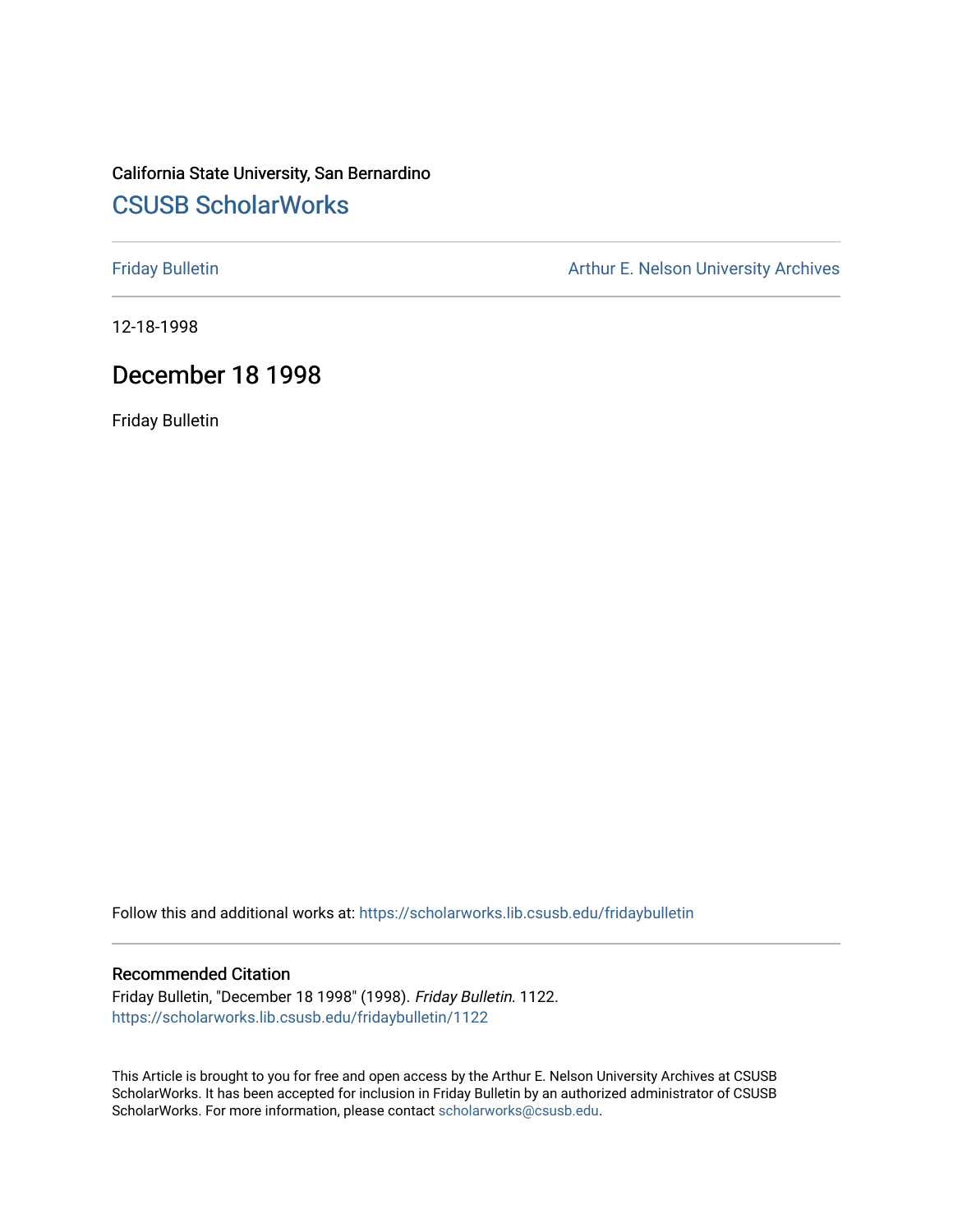News for Faculty and Staff of Cal State. San Bernardino

D E C E H B E R **18.** 

# **Holiday Greeting from Ai and Marilyn Karnig**

"As we near the middle of our school year at Cal State, we'd like to express our appreciation to the university community for the guidance and support we've received. With the new emphasis on decentralizing budgets and decision-making, high levels of participation and support are essential -- and you've given both.

5II

Marilyn and I wish you and your families a joyous holiday season. And we hope the winter break brings you renewal."

# **Robinson's Life Celebrated in Scholarship**

#### *by Cynthia Pringte public affairs directa*

A scholarship honoring j.C. Robinson, one of the university's pioneering members whose life was taken in an automobile accident Dec, I I, is being established through the Association of Latino Faculty, Staff and Students, of which he was president-elect.

"j.C. was always extremely supportive of students and clearly understood the value and importance of education, therefore, this is quite a fitting tribute," remarked William Aguilar, a past president of ALFSS. Robinson was 58 and in his 28th year at Cal State.

A native of Colombia, Robinson was a professor of history and specialist in Latin American issues. In 1981 he was named associate vice president for academic personnel, directing recruitment of new feculty and evaluating existing faculty. He served as one of the campus's officers for affirmative action and helped to write and oversee the university's policy on sexual harassment.

"In many ways he was the epitome of the university. He performed a number of profoundly important roles," university President Albert Karnig said. "He was the type of person who served as a role model and a mentor." And "he was about as alive as anyone could be. He had a sharp wit," Karnig said. "He was irreverent, and direct in terms of what he said. And he had a wonderful, wonderful sense of humor."

Robinson is survived by his wife, Margaret (Peggy) Atwell, an administrator at CSU Fullerton and formerly a member of the College of Education faculty at CSUSB. He has two grown children, Lisa and Hilton.

Contributors to the scholarship fund can send their gifts to the attention of Mary Moya, president, ALFSS, in the Office of University Advancement. Checks should be made payable to the CSUSB Foundation. 'The first scholarship will be awarded in April '99 and. with support, it may be possible to endow this scholarship," Aguilar added. More information is available from advancement at Ext. 5006.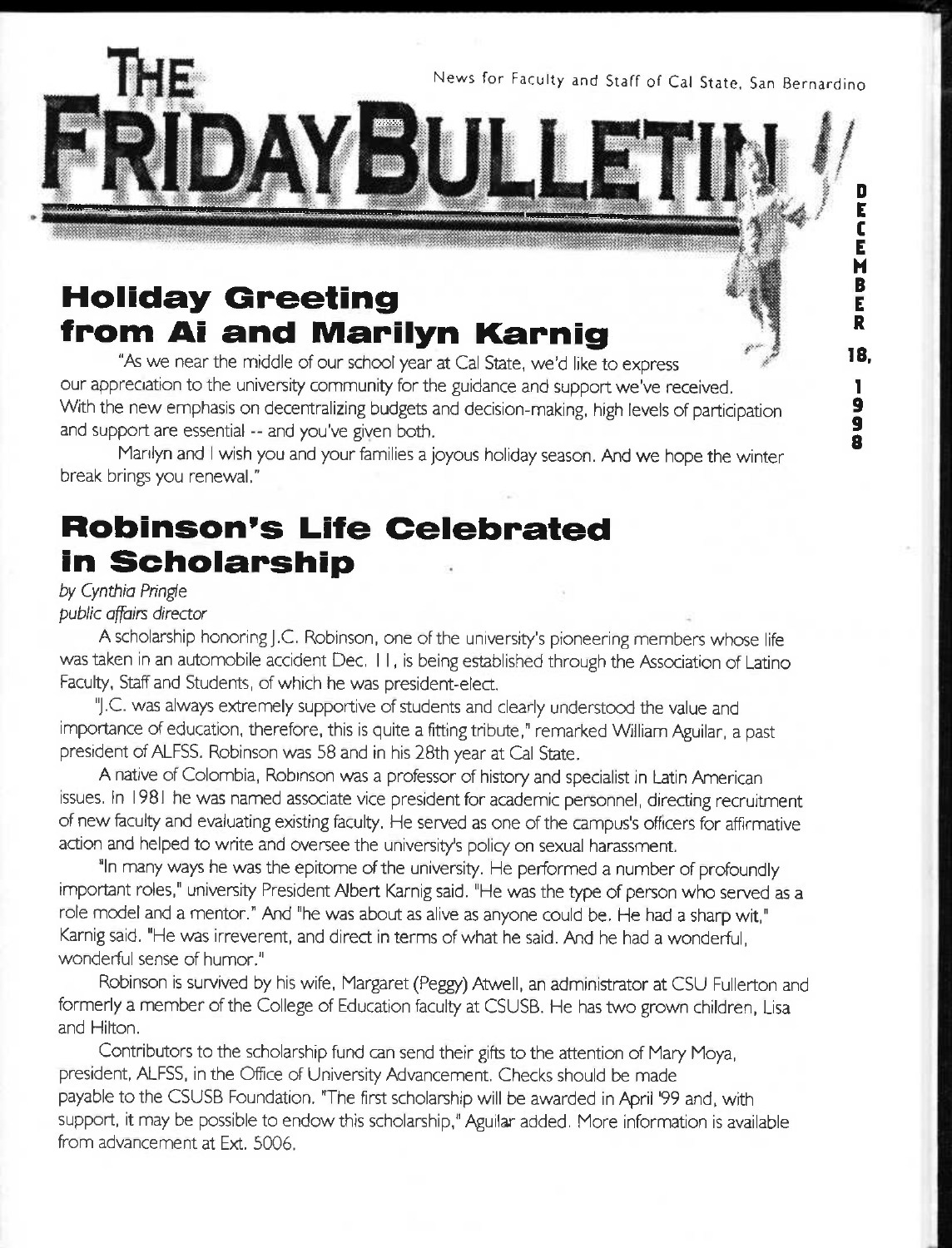# **FridayBulietin**

Page 2

# **NSF Project Recruits Computer Scientists**

A \$ 1.01 million grant from the National Science Foundation is helping Cal State computer science feculty establish a Research Career Integration Program designed to help disadvantaged students pursue careers in computer science.

The five-year NSF award is the first given to a California university and is a testament to the quality of the faculty and the academic program at Cal State, notes Sid Kushner, director of sponsored programs. Typically only three to four awards of this type are made each year.

Known as the Minority Institutions Infrastructure program, the project will recruit students with particular emphasis on minorities, women and the physically challenged, states Yasha Karant, associate professor of computer science and director for the university's Institute for Applied Supercomputing. Participants will be "recruited with *\$3,000* stipends to create pipelines with the goal of building a better racially and ethnically balanced technology enterprise for the nation," says Karant, noting that, *"As* a member of the Hispanic Association of Colleges and Universities we hope to serve as a model for other universities to help disadvantaged students in this rapidly expanding field."

Karant expects research efforts to concentrate on distributed high performance concurrent computing, intelligent agents, visualization, high throughout networks, data stores and software engineering. He is the principal author of the grant. Other Cal State computer science feculty involved include Kerstin Voigt, Josephine Mendoza, Owen Murphy and Arturo Concepcion.

## **Andfnt Flower Power**

# **Berdan, Maynard Examine Aztec Super-glue**

An amazingly strong adhesive that the ancient Aztecs derived from orchids and that still holds its properties to date is being analyzed by Cal State anthropologist Frances Berdan and chemist David Maynard.

The BBC has invited the two scholars to Mexico to talk about their work for a documentary. Berdan is an internationally known expert on the Aztec culture.

Her and Maynard's collaboration on archaeological materials also may lead to their involvement in a large interdisciplinary study in Turkey. The study will focus on the lifestyles of pirates who pre-date the days of Julius Caesar.

# **The Bulletin Board**

## *Budget Decision Announcement*

President Karnig will announce his budget picks during a Jan. 12 meeting in the Sycamore Room. Al are welcome to the 10 a.m.-noon meeting.

## *Friday Bulletin Winter Schedule*

This schedule is published for those wishing to submit story ideas or other campus-related information for possible publication in The Friday Bulletin.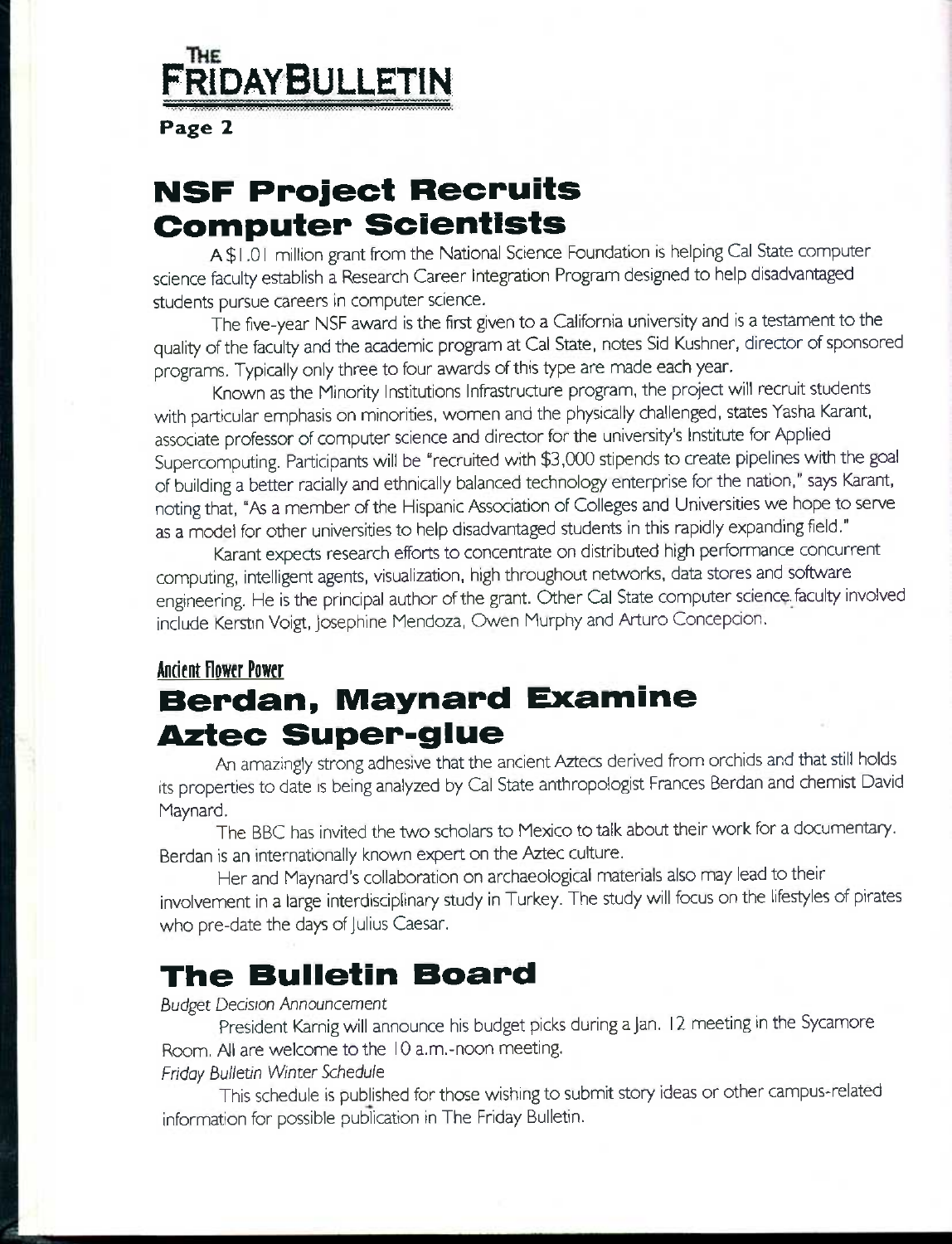

Generally, story ideas submitted for consideration by the Public Affairs Office should be sent at least three weeks before a target publication date. Submissions for such short items as community service or birth announcements are due 10 days before a publication. Check the schedule for any variations.

| Submission Deadline | <b>Publication Date</b> |
|---------------------|-------------------------|
| an.5                | an.15                   |
| Jan. 19             | Jan. 29                 |
| Feb. $2$            | Feb. 12                 |
| Feb. 16             | Feb. 26                 |
| Mar. 2              | Mar. $\cdot$ 12         |
| Mar. 16             | Mar. 26                 |

## **Personnel**

## *Thank You*

... From Tina Schumacher (Physical Planning and Development): "My ninth-month-old daughter, Carson Rae Schumacher, had open heart surgery on Oct, 22 and I needed to be with her during recovery. I would not have been able to do that without the support of my co-workers. I could not believe the response and how many people (even people I don't personally know) were so willing to give to me their sick and vacation time. I cannot find the words to tell everyone how much my husband and I appreciate their generosity and kindness.

... By the way, Carson is doing great! Her surgery was very successful and she is fully recovered."

## *Community Sen/ice*

Leo Connolly (Physics) gave a talk Oct. I at the Starry Nights Festival presented by the town of Yucca Valley and the Western Region of the Astronomical League, "Planets Around Other Stars." About 200 amateur astronomers and members of the community attended. Last August he presented a talk to the Riverside Astronomical Society called, "Life From Mars," a discussion of a modified theory of panspermia in which life begins on Earth after being "seeded" from another world, in this case. Mars. Finally, Connolly talked on Nov. 13 to a combined group of the Astronomical Society of the Desert from Palm Desert and physics and astronomy students from the Coachella Valley Campus and the College of the Desert. His talk was on "Planets Outside Our Solar System."

# **Calendar**

## **Through March 20**

## Art Show

Collections of Ancient Egyptian art, Etruscan and South Italian pottery. Asian ceramics and African art, Robert V. Fullerton Art Museum, Museum hours: Tuesday, Wednesday II a.m.-5 p.m.; Thursday I-7 p.m.; Friday 10 a.m.-4 p.m.; Saturday, Sunday noon-5 p.m.; closed Mondays and Jan, 18. Free. Ext. 7373.